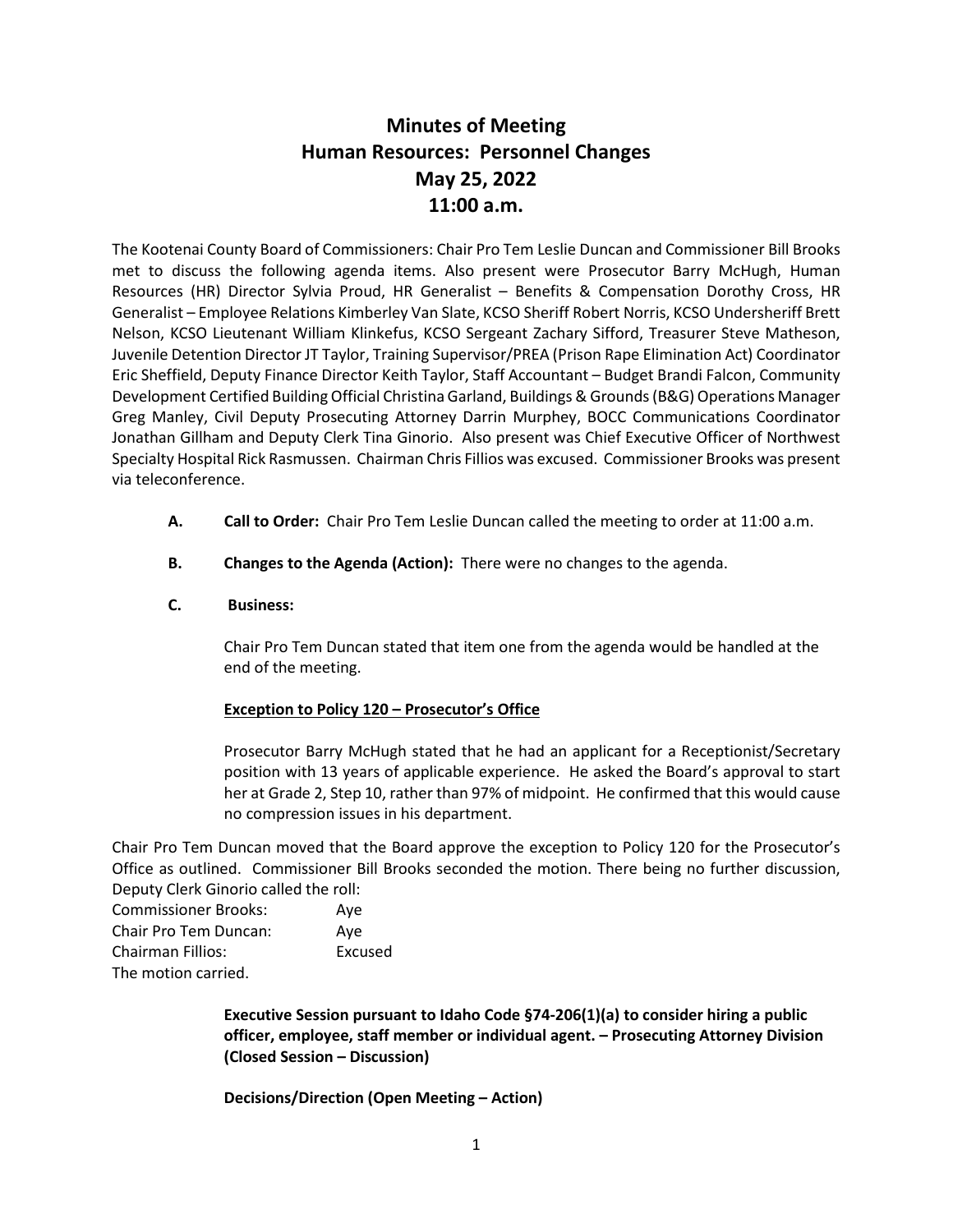No information requiring an Executive Session was presented.

## **Employee Retention Bonuses – Juvenile Detention**

Juvenile Detention Director JT Taylor reported that his department was having the same issues with attracting and retaining quality employees that has been seen in other County offices. He asked the Board to approve a \$500 per month retention bonus for current Juvenile Detention staff, to continue through the end of the fiscal year.

Human Resources (HR) Director Sylvia Proud confirmed that similar actions had been taken for Detention Deputies, ECOs (Emergency Communication Officers) and Community Development staff.

Chair Pro Tem Duncan moved that the Board approve the employee retention bonuses for Juvenile Detention's Post Certified Employees, for \$500 per month from now until the end of the fiscal year. Commissioner Brooks seconded the motion. There being no further discussion, Deputy Clerk Ginorio called the roll:

Commissioner Brooks: Aye Chair Pro Tem Duncan: Aye Chairman Fillios: Aye The motion carried.

> **Executive Session pursuant to Idaho Code §74-206(1)(b) to consider the evaluation, dismissal or disciplining of, or to hear complaints or charges brought against, a public officer, employee, staff member or individual agent. – BOCC Division (Closed Session – Discussion)**

### **Decisions/Direction (Open Meeting – Action)**

No information requiring and Executive Session was submitted.

### **Hiring Incentive Bonuses – Juvenile Detention (Action)**

Mr. Taylor requested the Board's approval for hiring incentive bonuses for new staff members. He suggested that \$500 be given upon completion of the in-house training program and an additional \$500 upon the completion of POST Academy training.

Ms. Proud stated that there had been discussions about offering signing bonuses to KCSO employees, but nothing had been finalized at this time.

Chair Chris Fillios entered the meeting at 11:09 a.m.

Mr. Taylor said that the cost would be covered from his department's salary savings and would also be included in their 2023 Budget request.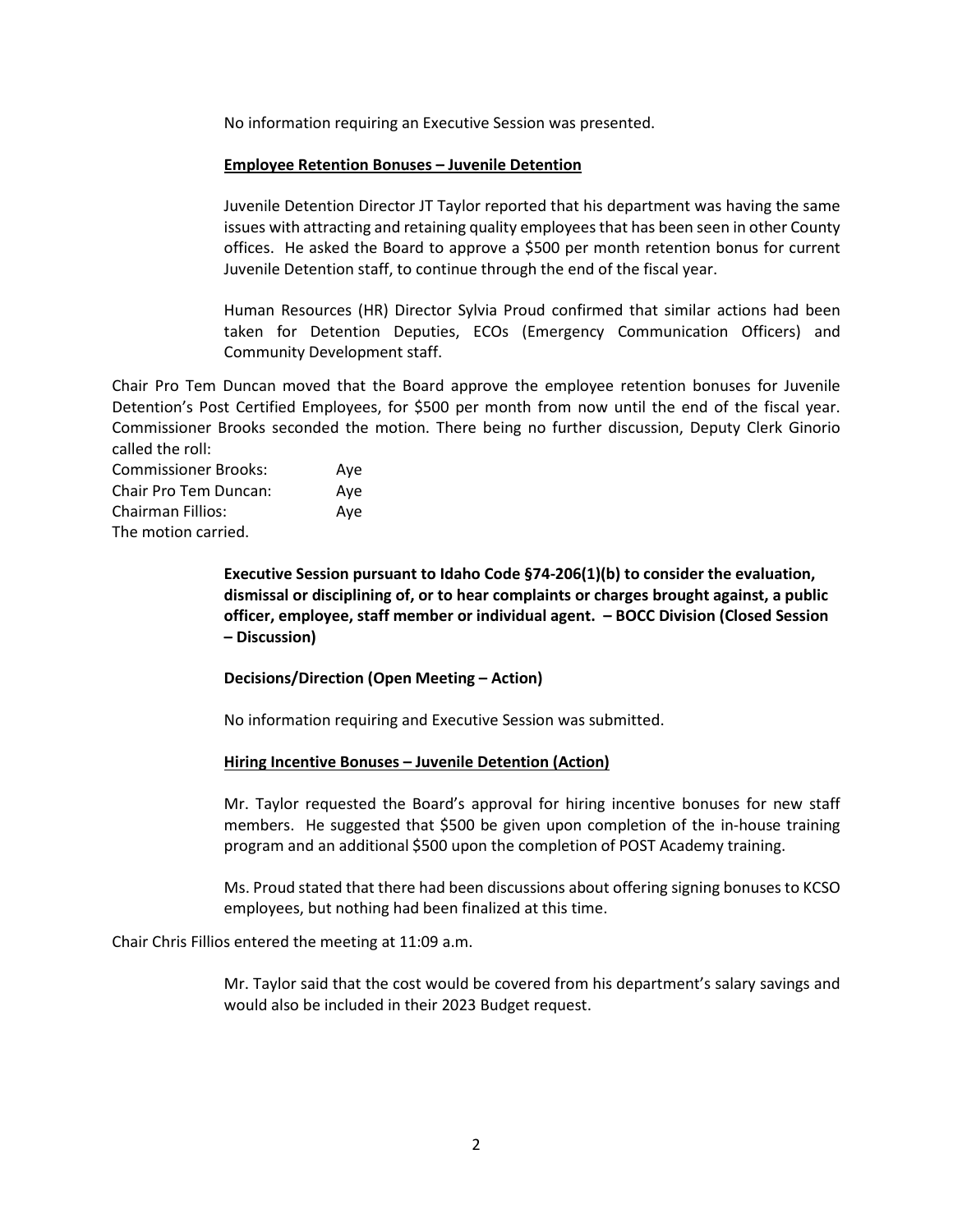Commissioner Duncan moved that the Board approve the hiring incentive bonuses as outlined for the Post positions at Juvenile Detention. Commissioner Brooks seconded the motion. There being no further discussion, Deputy Clerk Ginorio called the roll:

| <b>Commissioner Brooks:</b> | Aye |
|-----------------------------|-----|
| <b>Commissioner Duncan:</b> | Ave |
| <b>Chairman Fillios:</b>    | Ave |
| The motion carried.         |     |

Mr. Taylor and Training Supervisor/PREA (Prison Rape Elimination Act) Coordinator Eric Sheffield exited the meeting at 11:11 a.m.

## **Mid-year Increase Due to Compression – Buildings & Grounds**

Buildings & Grounds (B&G) Operations Manager Greg Manley requested the Board's approval of a mid-year salary increase for two of his staff. He explained that the two positions had experienced salary compression due to the hire of a new employee from Parks & Waterways. He asked that one person be moved to a Grade 5 Step 8, at \$20.78 per hour, and the other be moved to a Grade 5 Step 6, at \$19.90 per hour.

Ms. Proud reported that the job descriptions for these positions were under evaluation, to ensure equity across different departments with similar positions elsewhere in the County. She said these would be formally reclassified in the near future.

Mr. Manley confirmed that the cost would be covered by his budget.

Commissioner Duncan moved that the Board approve the mid-year increase due to compression for Buildings & Grounds, as outlined for the two positions. Commissioner Brooksseconded the motion. There being no further discussion, Deputy Clerk Ginorio called the roll:

| <b>Commissioner Brooks:</b> | Ave |
|-----------------------------|-----|
| <b>Commissioner Duncan:</b> | Aye |
| <b>Chairman Fillios:</b>    | Ave |
| The motion carried.         |     |

**Executive Session pursuant to Idaho Code §74-206(1)(b) to consider the evaluation, dismissal or disciplining of, or to hear complaints or charges brought against, a public officer, employee, staff member or individual agent. – BOCC Division (Closed Session – Discussion)**

## **Decisions/Direction (Open Meeting – Action)**

No information requiring an Executive Session was submitted.

Mr. Manley exited the meeting at 11:13 a.m.

### **Temporary Employee Request – Human Resources (Action)**

Ms. Proud requested the Board's approval for a temporary staff position for HR while they were in the process of recruiting a new HR Generalist. She explained that she would use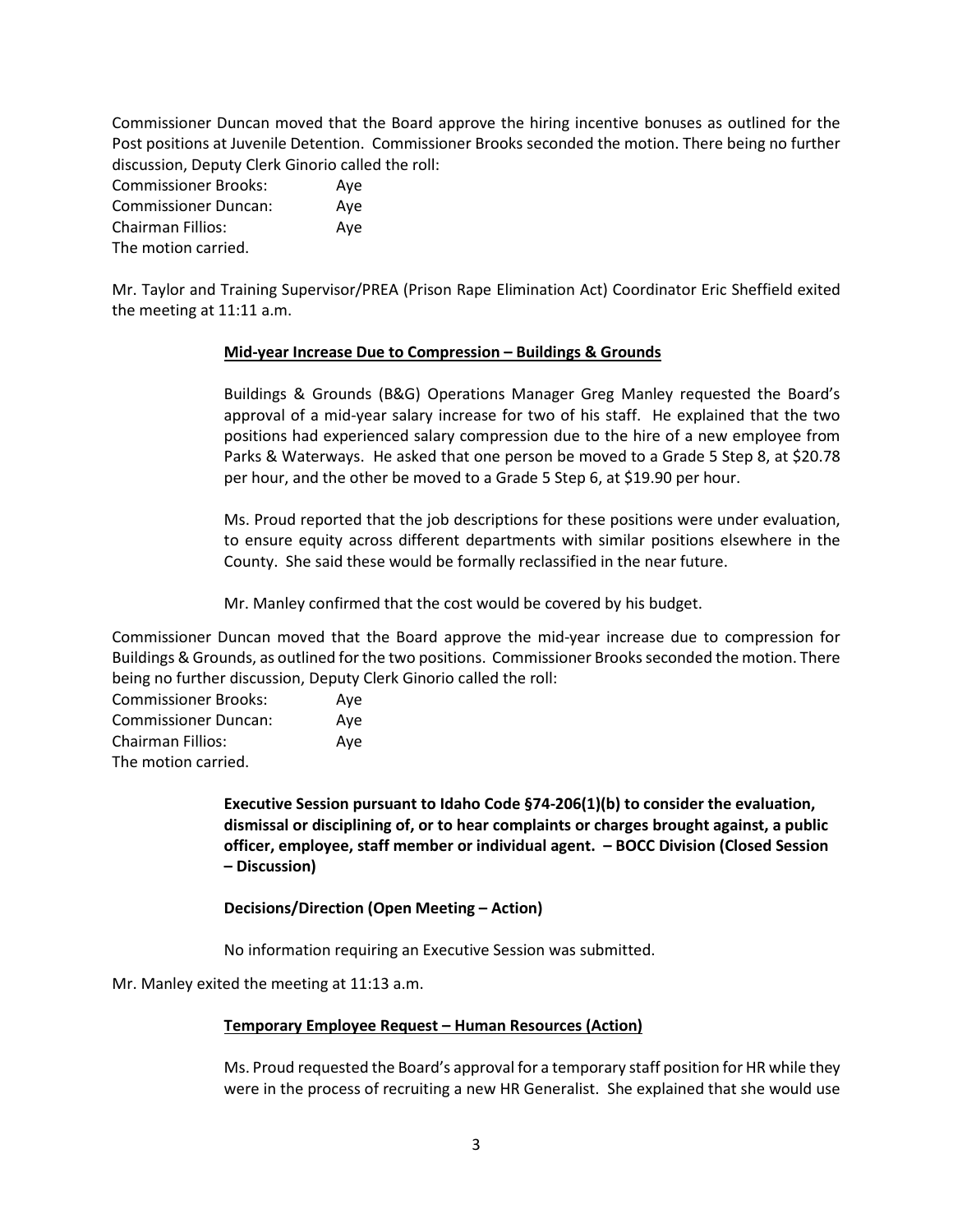Express Employment and asked that the cost be covered under the BOCC Temporary Staffing Budget.

Auditor's Office Staff Accountant – Budget Brandi Falcon confirmed that none of the \$70,000 set aside in that account had been used yet in this fiscal year.

Chairman Fillios moved that the Board approve the temporary employee request from HR, to be paid from the Temporary Staffing Budget. Commissioner Duncan seconded the motion. There being no further discussion, Deputy Clerk Ginorio called the roll:

| <b>Commissioner Brooks:</b> | Ave |
|-----------------------------|-----|
| <b>Commissioner Duncan:</b> | Ave |
| Chairman Fillios:           | Ave |
| The motion carried.         |     |

#### **General Discussion on Pay, Benefits, and the Pay Study – Sheriff's Office (Discussion)**

Chairman Fillios remarked that the County's first FY23 Budget Deliberations meeting would be held this afternoon. He said that following meetings would focus on salaries first, then benefits would be discussed in later sessions. He urged County staff to be patient and assured them that progress would be made.

KCSO Sheriff Robert Norris asked that a moment of silence be offered in respect for the lives lost in the Texas Elementary School mass shooting.

General agreement was voiced and a moment of silence was observed.

Sheriff Norris stated that he had gone to the Coeur d'Alene Chamber of Commerce Executive Board meeting last week. He introduced the Chief Executive Officer of Northwest Specialty Hospital Rick Rasmussen and asked him to comment on the salary issues being experienced across Kootenai County.

Commissioner Duncan expressed concern that the guest speaker had not been included on the agenda.

Chairman Fillios asked Legal if Mr. Rasmussen's remarks should be included under the Public Comment section of the meeting.

Civil Deputy Prosecuting Attorney Darrin Murphey suggested that additional training be offered regarding items to be specifically included on meeting agendas. He said that best practices indicated that a guest speaker should be listed on the agenda. However, he offered his opinion that, since this was a discussion rather than an action item, it should be all right to proceed this time.

Mr. Rasmussen described the economic difficulties in Kootenai County as seen from his perspective, including issues of pay, benefits and housing costs. He stated that entities here needed to offer competitive rates in all areas in order to attract workers.